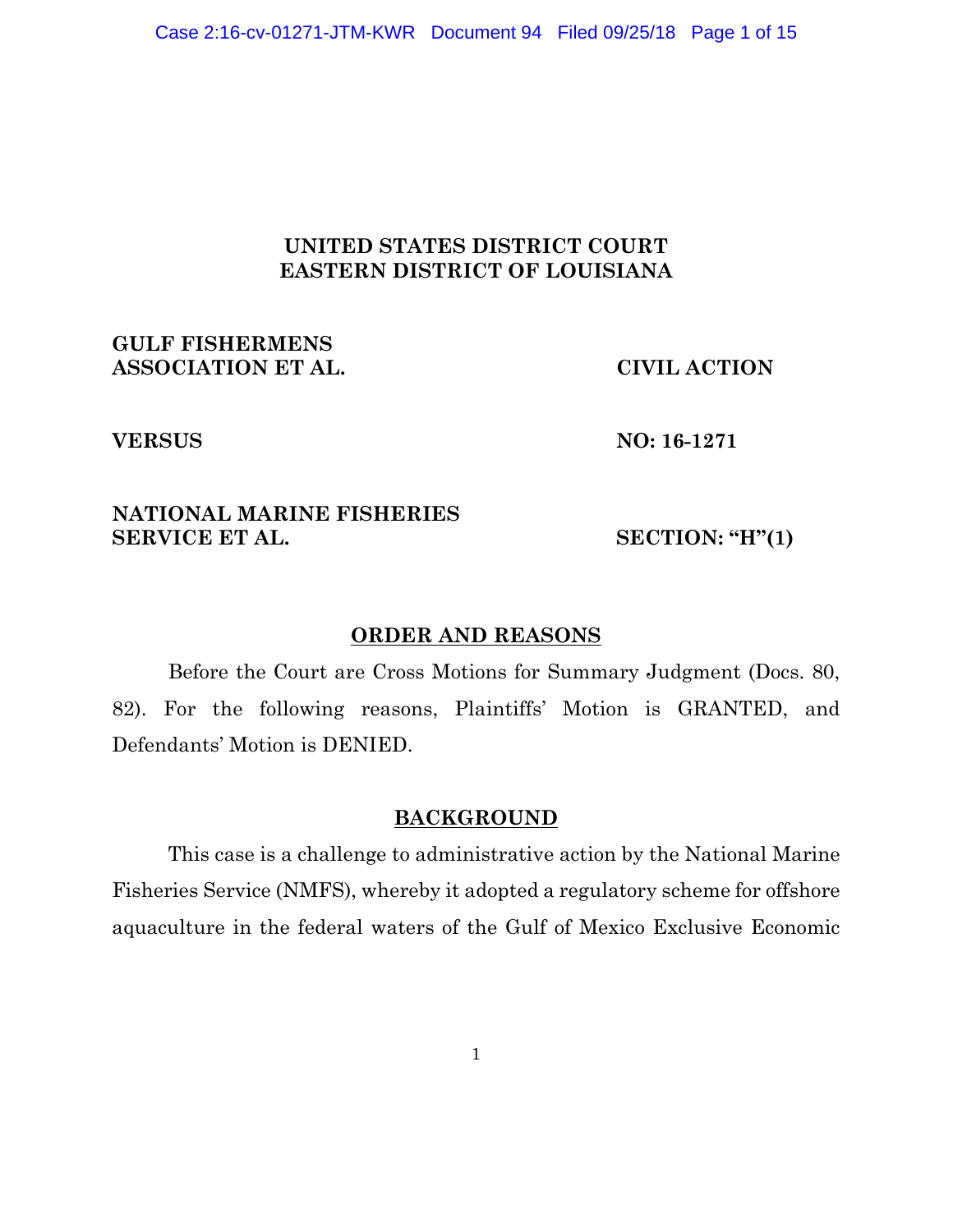Zone.1 Plaintiffs include a bevy of special interests groups representing both food safety advocates and Gulf fishermen.2 Plaintiffs challenge the aquaculture regulations as facially invalid because they fall outside NMFS's authority to regulate fisheries under the Magnuson-Stevens Fishery Conservation and Management Act (MSA). They also challenge the propriety of the rulemaking process under which the regulations were enacted. Plaintiffs aver that the Agency failed to properly consider a litany of environmental problems that will be presented by aquaculture in the Gulf of Mexico.

Plaintiffs seek declaratory and equitable relief declaring that Defendants violated the MSA, the Endangered Species Act (ESA), the National Environmental Policy Act (NEPA), and the Administrative Procedures Act (APA) when they enacted regulations regarding offshore aquaculture. Plaintiffs ask this Court to vacate the regulations as arbitrary and capricious agency actions and order Defendants to comply with theses statutes before proposing any new action regarding aquaculture in the Gulf of Mexico.

Plaintiffs and Defendants have filed Cross-Motions for Summary Judgment on all issues raised in this case.

<sup>1</sup> Defendants are National Marine Fisheries Service (NMFS); National Oceanic and Atmospheric Administration (NOAA); Eileen Sobeck, in his official capacity as Assistant Administrator for Fisheries; Dr. Roy Crabtree, in his official capacity as Regional Administrator for NMFS, Southeast Region; Kathryn Sullivan, in his official capacity as Undersecretary of Commerce for Oceans and Atmosphere and Administrator of NOAA; and Penny Pritzker in her official capacity as United States Secretary of Commerce.

<sup>2</sup> Plaintiffs are Gulf Fishermen's Association; Gulf Restoration Network; Destin Charter Boat Association; Alabama Charter Fishing Association; Fish For America USA, Inc.; Florida Wildlife Federation; Recirculating Farms Coalition; Food & Water Watch, Inc.; and Center for Food Safety.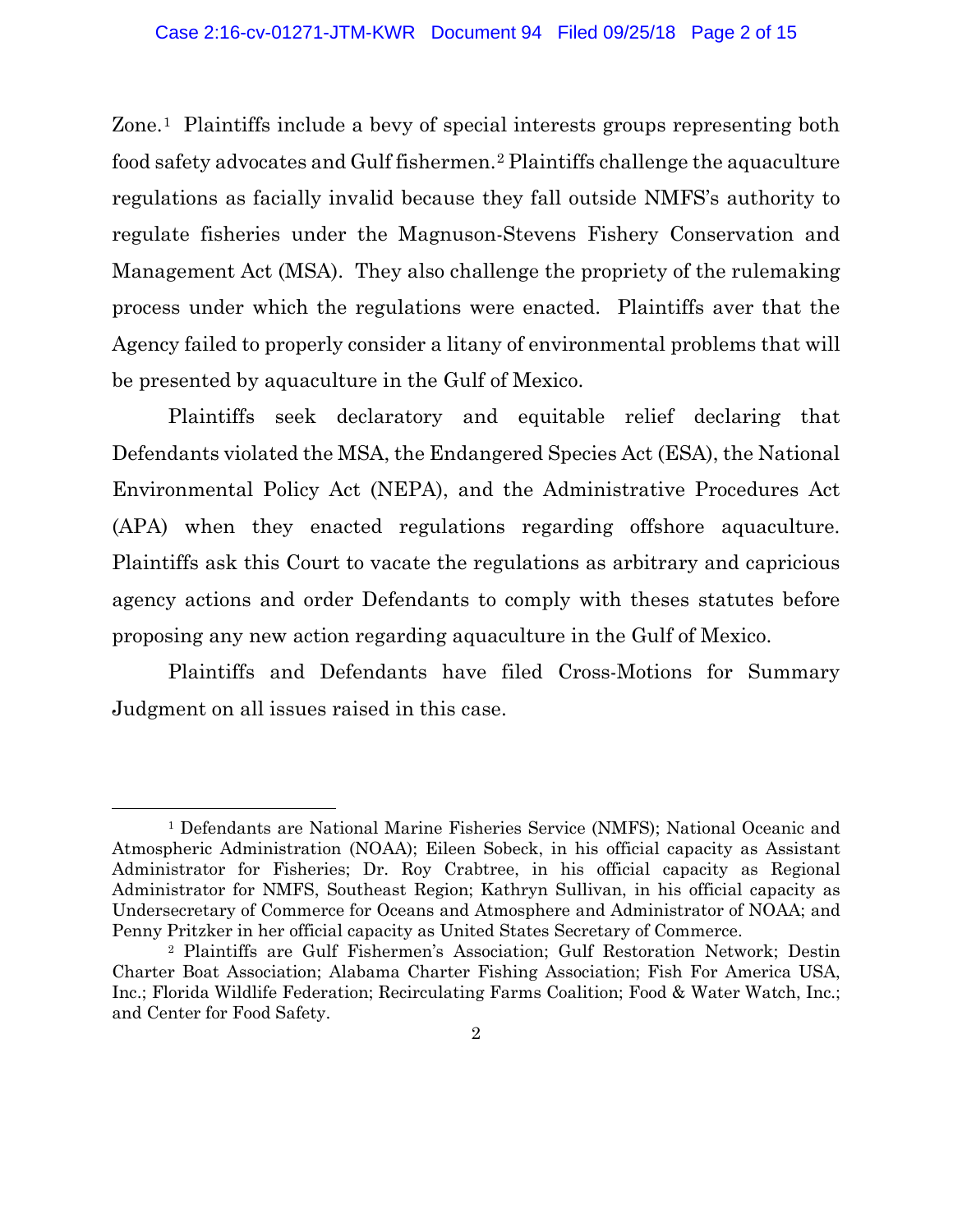# **LEGAL STANDARD**

Challenges to agency action brought under the MSA, NEPA, and ESA are subject to judicial review on specific grounds set forth in the APA.3 The APA states, in pertinent part:

To the extent necessary to decision and when presented, the reviewing court shall decide all relevant questions of law, interpret constitutional and statutory provisions, and determine the meaning or applicability of the terms of an agency action. The reviewing court shall--

(1) compel agency action unlawfully withheld or unreasonably delayed; and

(2) hold unlawful and set aside agency action, findings, and conclusions found to be--

(A) arbitrary, capricious, an abuse of discretion, or otherwise not in accordance with law;

(B) contrary to constitutional right, power, privilege, or immunity; (C) in excess of statutory jurisdiction, authority, or limitations, or short of statutory right;

(D) without observance of procedure required by law;4

The Fifth Circuit has mirrored this language, finding that courts should only overturn rules pursuant to the APA if agency action "is arbitrary, capricious, and abuse of discretion, not in accordance with law, or unsupported by substantial evidence on the record taken as a whole."5

The Court must also be mindful of the two-step process of judicial review of agency action outlined in *Chevron, U.S.A., Inc. v. Natural Resources Defense Council, Inc*.6 Pursuant to *Chevron*, a court reviewing an agency's construction

<sup>3</sup> 16 U.S.C. § 1855(f)(1).

<sup>4</sup> 5 U.S.C. § 706.

<sup>5</sup> Buffalo Marine Services, Inc. v. U.S., 663 F.3d 750, 753 (5th Cir. 2011) (citations omitted).

<sup>6</sup> 467 U.S. 837 (1984).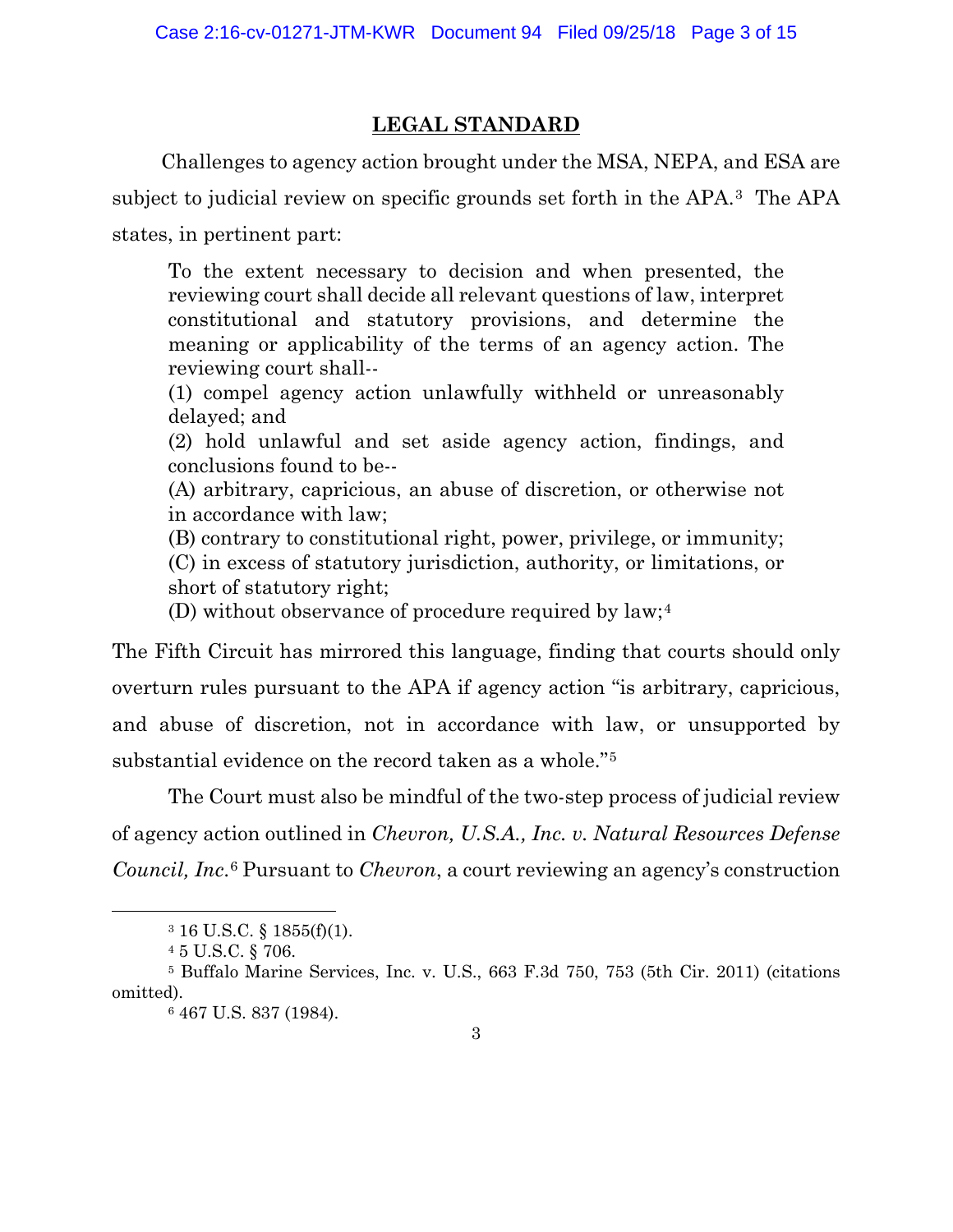of a statute must first ask "whether Congress has directly spoken to the precise question at issue."7 If Congressional intent is clear, "that is the end of the matter."8 If, however, the statute is silent or ambiguous with regard to the specific issue, the question then becomes whether agency action is "based on a permissible construction of the statute."9 "If Congress has explicitly left a gap for the agency to fill, there is an express delegation of authority to the agency to elucidate a specific provision of the statute by regulation. Such legislative regulations are given controlling weight unless they are arbitrary, capricious, or manifestly contrary to the statute."10 Indeed, the Court cannot substitute its own construction of a statutory provision for a reasonable interpretation made by the administrator of an agency."11

# **STATUTORY FRAMEWORK**

Before addressing the merits of these motions, a brief background of the statutory scheme governing this dispute is helpful. The Magnuson-Stevens Act was passed by Congress in 1976 for the purpose of conserving and managing fishery resources nationwide.<sup>12</sup> To accomplish this goal, the MSA established eight Regional Fishery Management Councils, each tasked with preparing Fishery Management Plans ("FMPs") to address conservation and management of fisheries under their control.13 The Councils are empowered to draft FMPs that are "necessary and appropriate for the conservation and

<sup>7</sup> *Id.* at 842. <sup>8</sup> *Id.* at 843. <sup>9</sup> *Id.* at 843–44. <sup>10</sup> *Id.* <sup>11</sup> *Id.* at 844.  $12$  16 U.S.C. § 1801(b)(1).

 $13$  *Id.* at § 1852(h)(1).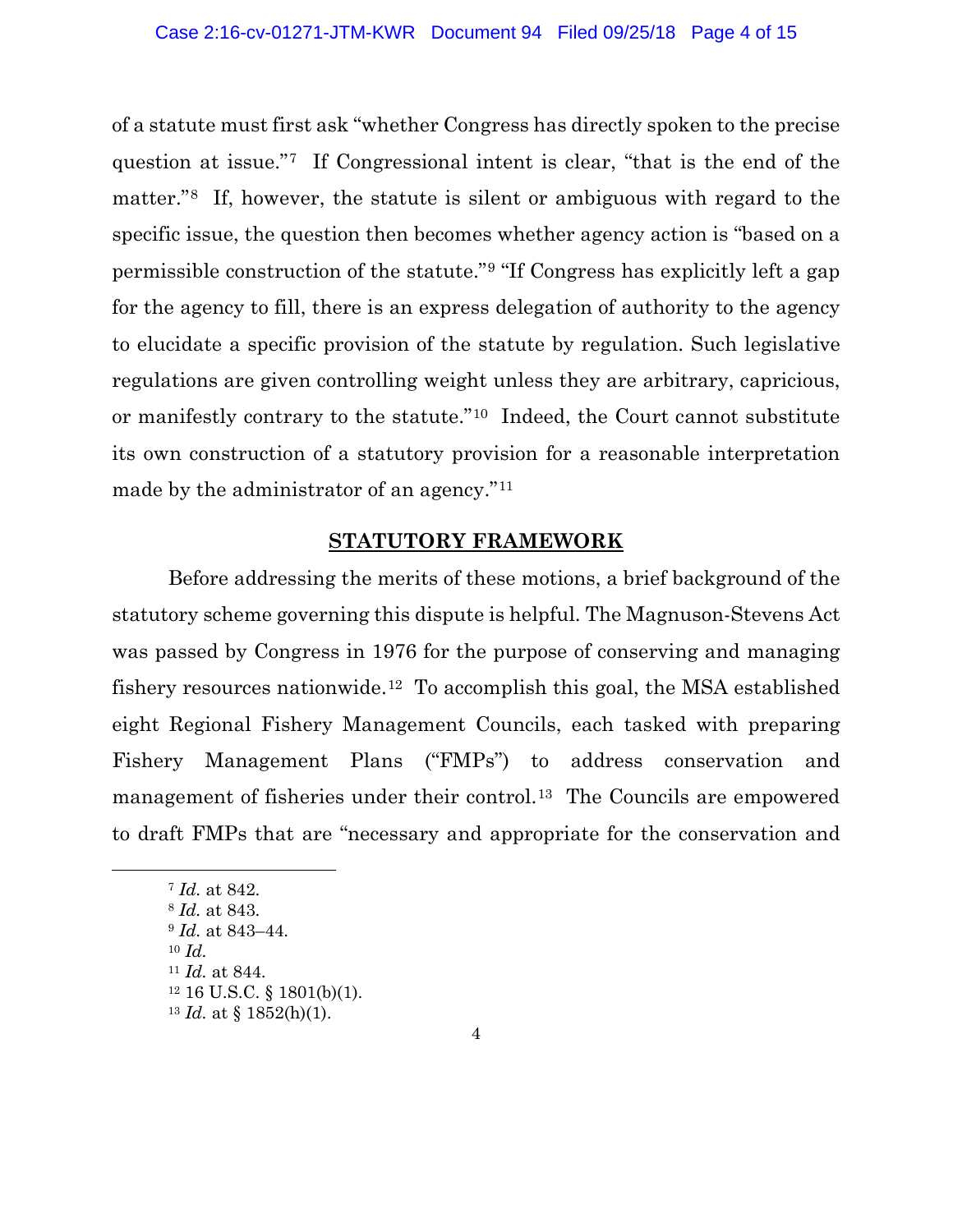management of the fishery, to prevent overfishing and rebuild overfished stocks, and to protect, restore, and promote the long-term health and stability of the fishery."14 The Gulf Council is one such regional council, with authority to manage fisheries in the federal waters of the Gulf of Mexico off the coasts of Texas, Louisiana, Mississippi, Alabama, and Florida.

The Act requires the Councils to form their FMPs through a process of notice-and-comment rulemaking. FMPs and proposed regulations to implement the FMP are proposed by the Regional Councils, with final regulations promulgated by the Secretary of Commerce through the NMFS.15 The Secretary and the NMFS have limited discretion in choosing to adopt or reject FMPs approved by the Regional Councils; however, the decisions of the Councils are without regulatory effect until the NMFS acts.16 Once the Secretary, through the NMFS, reviews the plans and publishes the final regulations in the Federal Register, they have the full force of law.17

### **LAW AND ANALYSIS**

On January 13, 2016, Defendant NMFS, with the help of the Gulf Council, finalized regulations authorizing a commercial aquaculture permitting scheme in federal waters ("the Regulations"). This action was analyzed in an FMP and programmatic Environmental Impact Statement ("PEIS"), treating all farmed fish as a fishery unit under the MSA. The Regulations establish a permitting

<sup>&</sup>lt;sup>14</sup> *Id.* at  $\{1853(a)(1)(A)$ .

<sup>15</sup> *See* Campanale & Sons, Inc. v. Evans*,* 311 F.3d 109, 111 (1st Cir. 2002). The NMFS is a division of the National Oceanic and Atmospheric Administration ("NOAA"), which is in turn a division of the Department of Commerce.

<sup>16</sup> 16 U.S.C. § 1854.

 $17 \; Id.$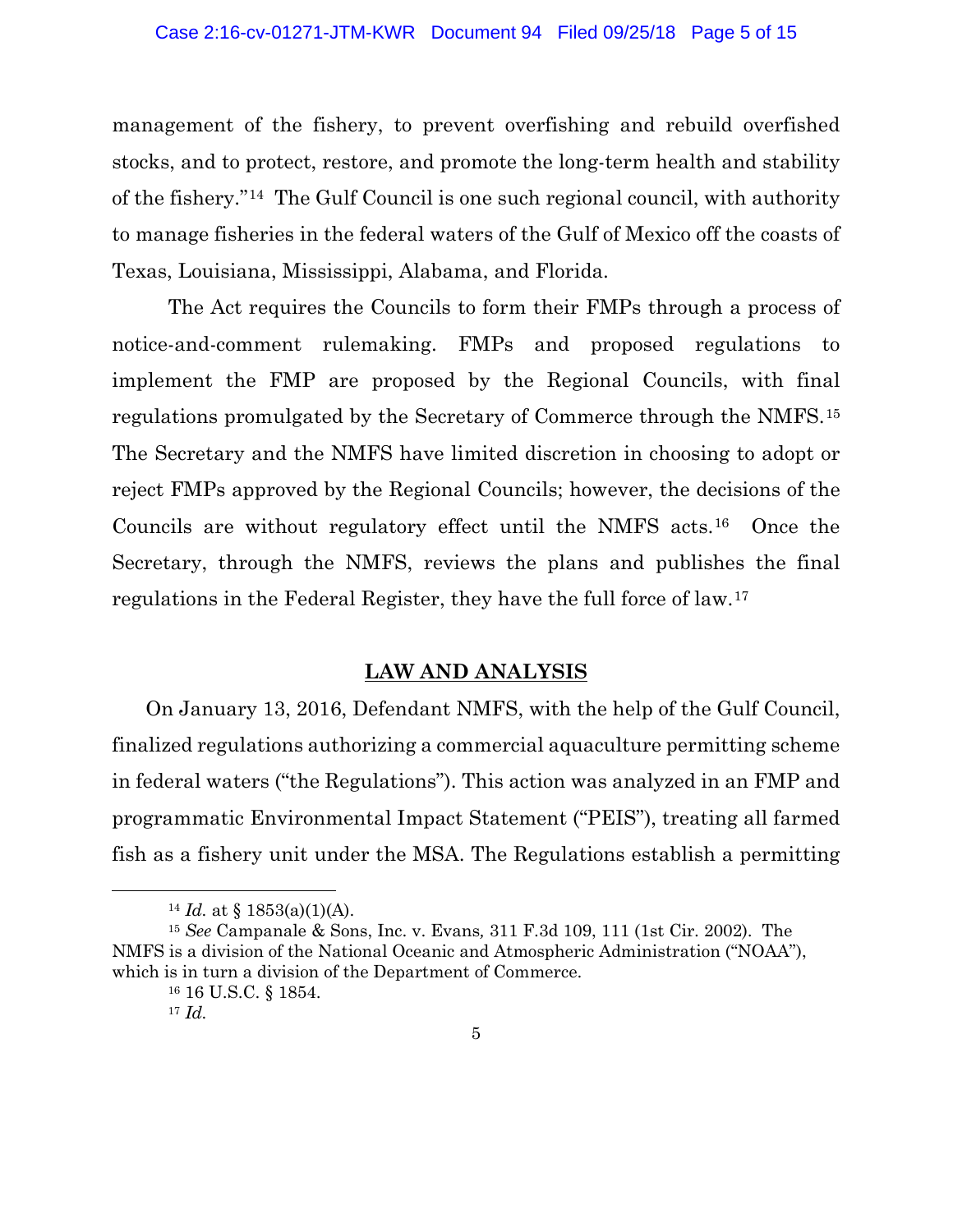scheme for conducting commercial aquaculture in the Gulf of Mexico. The scheme creates an application process for the permitting of aquaculture facilities and establishes regulations for the management of these facilities.

Plaintiffs complain that the adoption of the Regulations was outside of the authority of the NMFS. Plaintiffs also argue that the NMFS's actions violate the standards of the MSA, NEPA, and ESA because the Regulations allow a permit holder to farm fish in most areas of the Gulf with little oversight and defer consideration of the environmental and socioeconomic impacts of aquaculture on a discretionary and individual applicant basis. Because this Court ultimately finds that the NMFS was without authority under the MSA to promulgate the Regulations, it need not address Plaintiffs' other arguments.

### **A. The MSA Does Not Authorize the Regulation of Aquaculture**

Plaintiffs argue that, pursuant to Section 705(2)(C) of the APA, the NMFS exceeded its statutory authority in implementing aquaculture regulations. Specifically, they argue that the Regulations are ultra vires because the MSA grants the NMFS the authority to regulate only fishing, and aquaculture is not fishing. The NMFS interprets the MSA to include the authority to regulate aquaculture. This Court must consider these arguments under a *Chevron* analysis, asking first "whether Congress has directly spoken to the precise question at issue" and second whether the NMFS's interpretation is arbitrary or capricious. <sup>18</sup>

The MSA grants the NMFS "broad authority to issue any regulation deemed 'necessary' to effectuate the underlying purposes of the statute."19 The

<sup>18</sup> *Chevron*, 467 U.S. at 842.

<sup>19</sup> Alfa Int'l Seafood v. Ross, 264 F. Supp. 3d 23, 49 (D.D.C. 2017).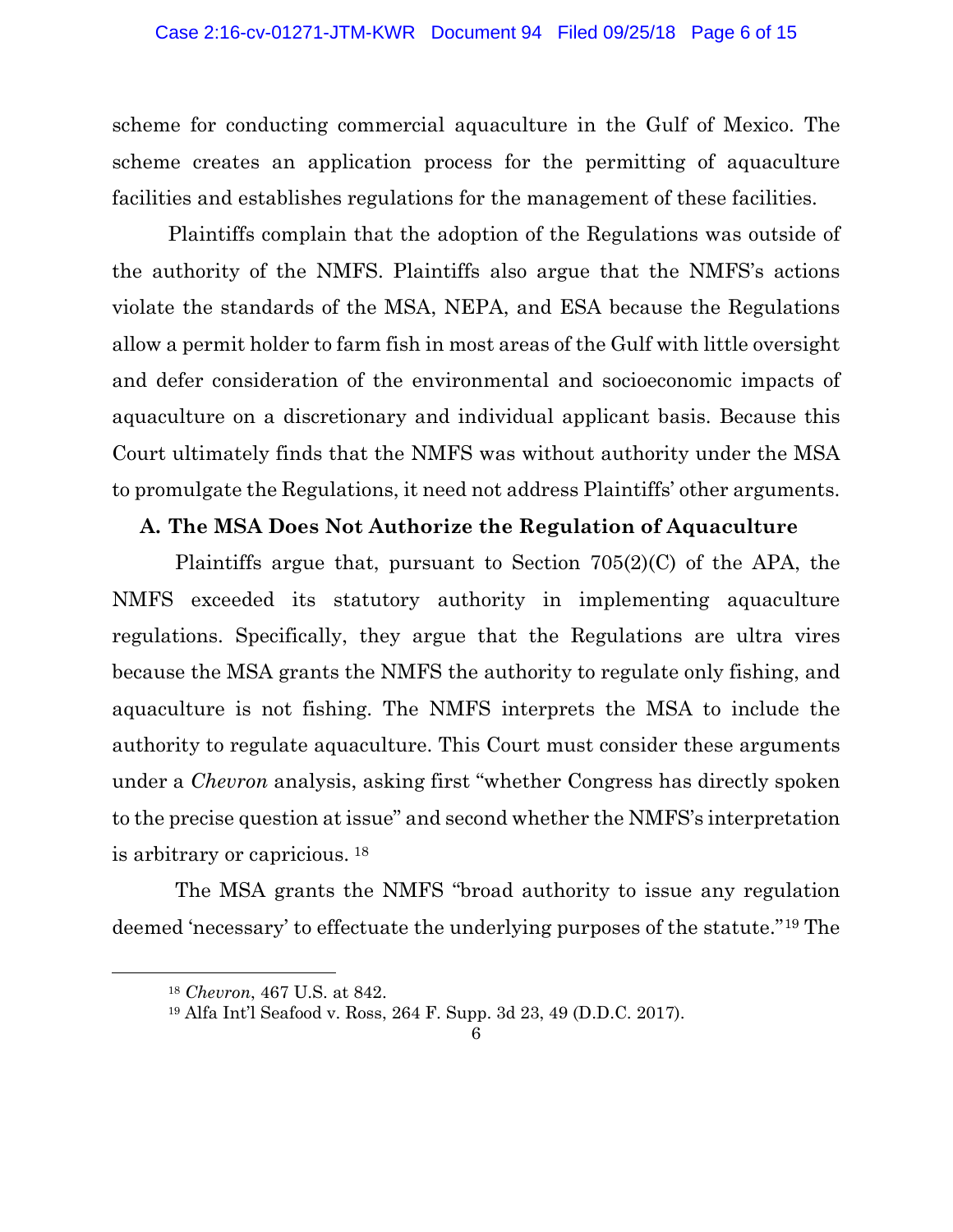NMFS bases its authority to promulgate the aquaculture regulations on the MSA's definition of "fishing." The MSA defines "fishing" as:

(A) the catching, taking, or harvesting of fish; (B) the attempted catching, taking, or harvesting of fish; (C) any other activity which can reasonably be expected to result in the catching, taking, or harvesting of fish; or (D) any operations at sea in support of, or in preparation for, any activity described in subparagraphs  $(A)$  through  $(C)$ .<sup>20</sup>

The NMFS contends that the term "harvesting" gives it the authority to regulate aquaculture. It has interpreted "harvesting" to mean the "act or process of gathering a crop," in this case a crop of fish. Defendants argue that because the MSA does not directly address the precise question at issue and nothing in the MSA prohibits its promulgation of these regulations, then the Step 1 analysis ends. Courts, however, have expressly rejected such an argument. "'To suggest, as the [agency] effectively does, that *Chevron* step two is implicated at any time a statute does not expressly negate the existence of a claimed administrative power . . . is both flatly unfaithful to the principles of administrative law . . . and refuted by precedent."<sup>21</sup>

Rather, in addressing *Chevron* Step 1, the Court must look to determine Congress's intent. "[I]f Congress's intent can be ascertained from the plain language of the statute, then that intent must be given effect."<sup>22</sup> Courts have held that Congress must have explicitly or implicitly delegated authority to an agency before it can receive deference under *Chevron* Step 2.23 "'The power of

<sup>20</sup> 16 U.S.C. § 1802.

<sup>21</sup> Texas v. United States, 809 F.3d 134, 186 (5th Cir. 2015), as revised (Nov. 25, 2015) (quoting Ethyl Corp. v. EPA, 51 F.3d 1053, 1060 (D.C.Cir.1995)).

<sup>22</sup> *Ethyl Corp*, 51 F.3d at 1058. <sup>23</sup> *Id.*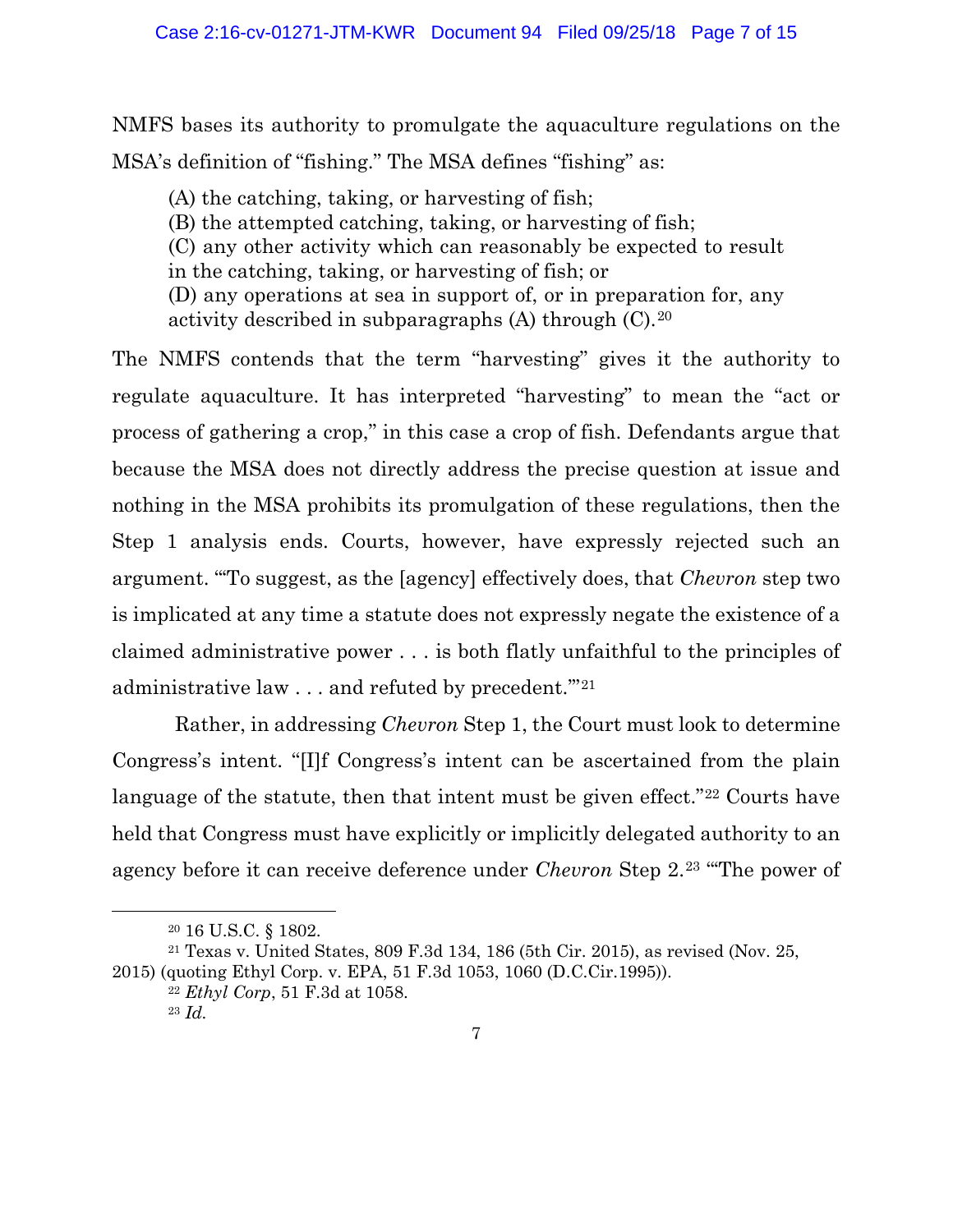an administrative agency to administer a congressionally created and funded program necessarily requires the formulation of policy and the making of rules to fill any gap left, implicitly or explicitly, by Congress.'"24 "Although *Chevron* step one analysis begins with the statute's text, the court must examine the meaning of certain words or phrases in context and also exhaust the traditional tools of statutory construction, including examining the statute's legislative history to shed new light on congressional intent, notwithstanding statutory language that appears superficially clear.<sup>"25</sup> Where traditional canons of statutory construction resolve ambiguity, "*Chevron* leaves the stage."26

Plaintiffs contend that Congress did not contemplate that the term "harvesting" would include the farming of fish and that the more logical reading is that "harvesting," read in conjunction with the neighboring terms "catching" and "taking," refers to the catching of wild fish. NMFS relies on dictionary definitions of "harvesting"—"the act or process of gathering a crop"—and "crop"—"the yield of some other farm produce"—to support its interpretation. The canon *noscitur a sociis* instructs "that when a statute contains a list, each word in that list presumptively has a 'similar' meaning" or gathers meaning from the words around it.27 The maxim, "while not an inescapable rule, is often wisely applied where a word is capable of many meanings in order to avoid the giving of unintended breadth to the Acts of

 $24$  Texas v. United States, 497 F.3d 491, 513 (5th Cir. 2007) (quoting Morton v. Ruiz, 415 U.S. 199, 231–32 (1974)).

<sup>25</sup> Sierra Club v. E.P.A., 551 F.3d 1019, 1027 (D.C. Cir. 2008) (internal quotations omitted).

<sup>26</sup> Epic Sys. Corp. v. Lewis, 138 S. Ct. 1612, 1630 (2018).

<sup>27</sup> Yates v. United States, 135 S. Ct. 1074, 1089 (2015).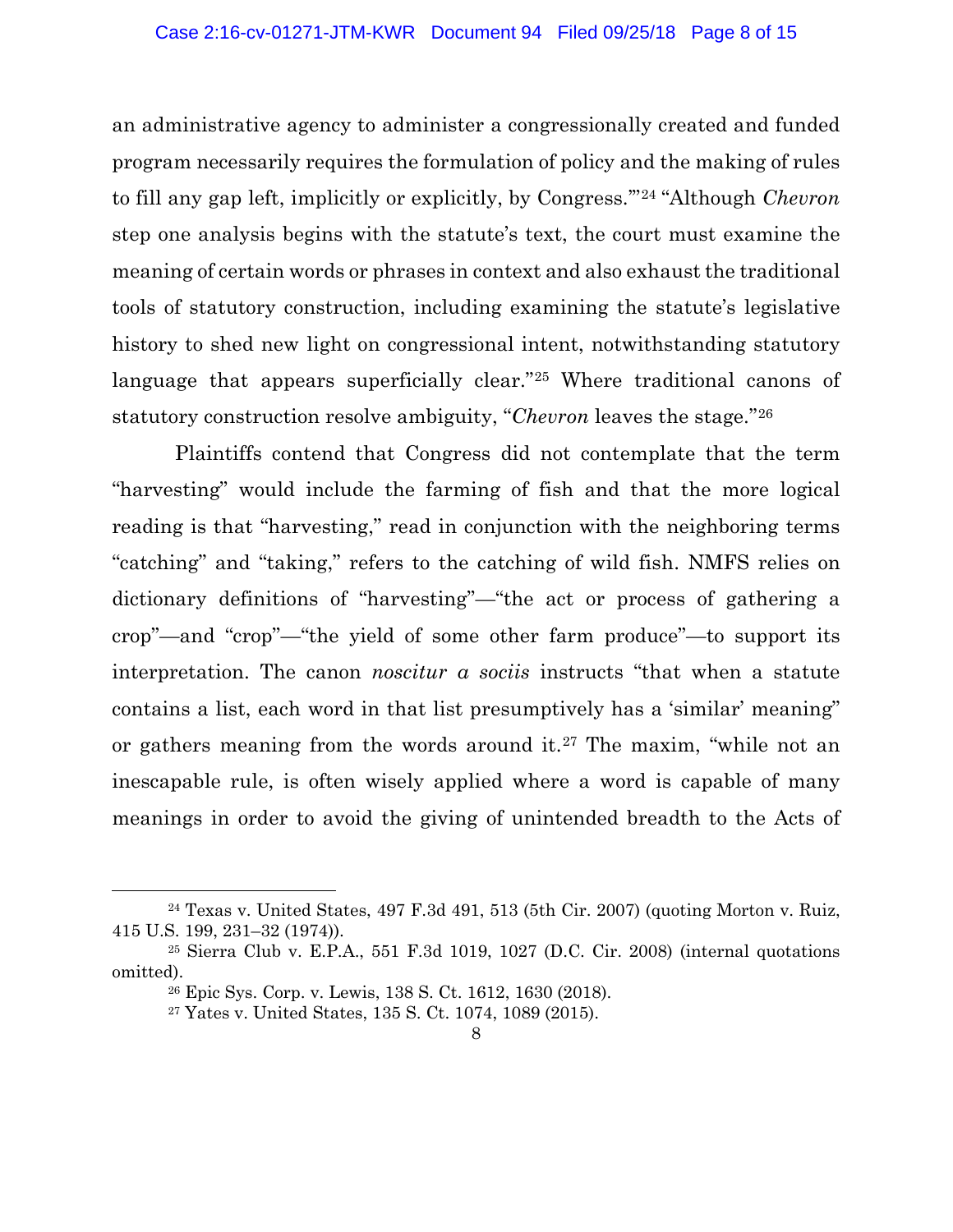#### Case 2:16-cv-01271-JTM-KWR Document 94 Filed 09/25/18 Page 9 of 15

Congress."28 Here, the terms "catching" and "taking" more appropriately describe traditional fishing activities and would be awkward in reference to the farming of fish. Therefore, the maxim suggests that harvesting should be read similarly to refer only to the traditional fishing of wild fish. Even so, "[s]tatutory language cannot be construed in a vacuum. It is a fundamental canon of statutory construction that the words of a statute must be read in their context and with a view to their place in the overall statutory scheme."29 Accordingly, this Court next considers both the statutory scheme and legislative history of the MSA.

In reviewing the statutory scheme, the Court looks first to the MSA's findings and purpose statement, which outlines the MSA's purpose to, among other things, "conserve and manage the fishery resources found off the coasts of the United States, and the anadromous species and Continental Shelf fishery resources of the United States" and "promote domestic commercial and recreational fishing under sound conservation and management principles."30 The MSA's findings and purpose discuss the fish "found" off the coast of the United States and the "species which dwell" off the coasts of the United States as natural resources.31 Nowhere in the MSA's findings and purpose does Congress mention aquaculture or the management of fish as crops. In fact, "aquaculture" or the farming of fish is only mentioned in three discrete and

<sup>28</sup> Jarecki v. G. D. Searle & Co., 367 U.S. 303, 307 (1961).

<sup>29</sup> Chamber of Commerce of United States of Am. v. United States Dep't of Labor, 885 F.3d 360, 372 (5th Cir. 2018), judgment entered sub nom. Chamber of Commerce of Am. v. United States Dep't of Labor, No. 17-10238, 2018 WL 3301737 (5th Cir. June 21, 2018) (internal quotation omitted).

<sup>30</sup> 16 U.S.C. § 1801.

 $31$  *Id.* § 1801(a)(1), (b)(1).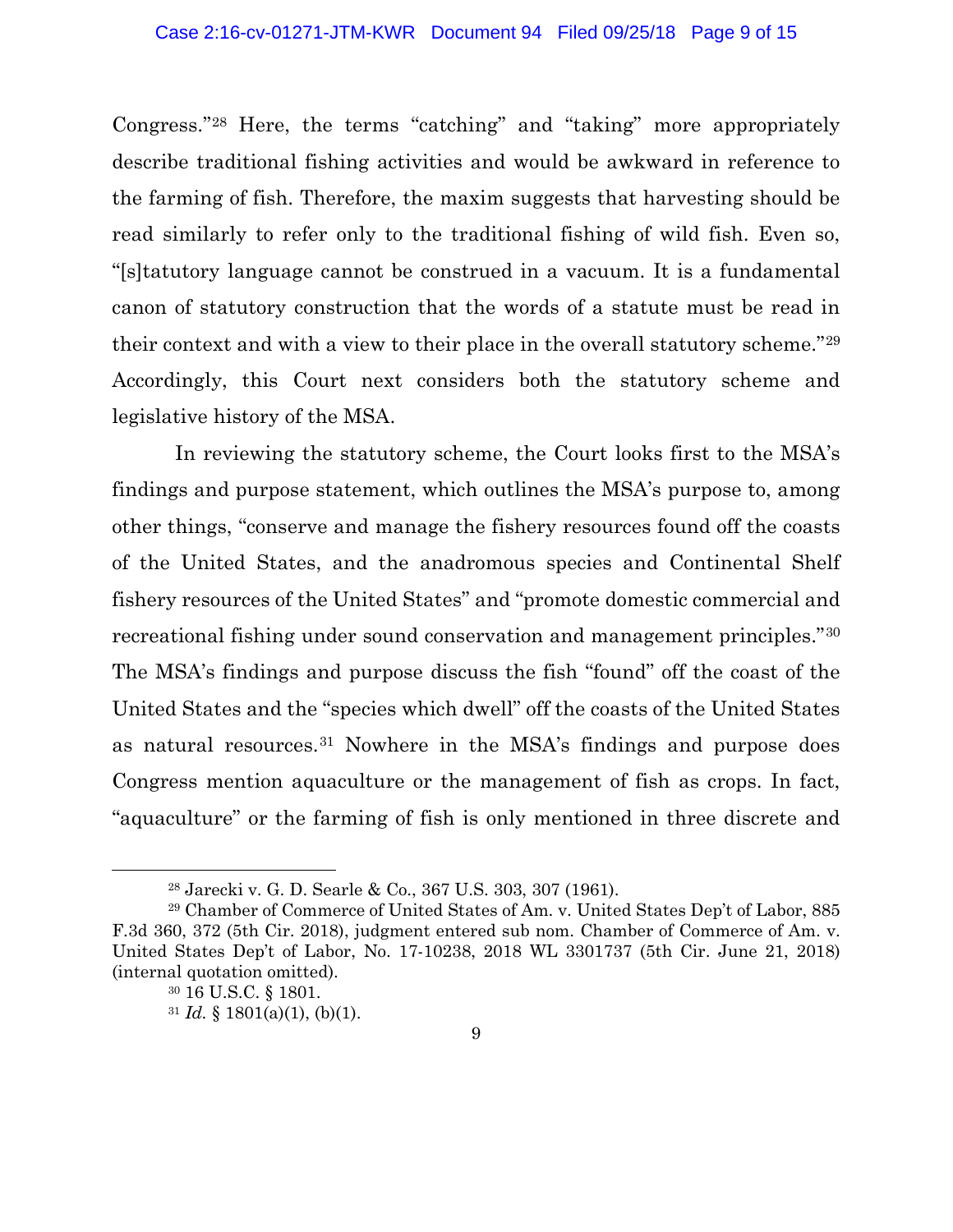immaterial provisions of the MSA.32 These brief references make clear that Congress was aware of aquaculture when it enacted the MSA, yet did not explicitly include the management of aquaculture within the NMFS's authority.

Further, Plaintiffs point out various ways in which the MSA as a whole is nonsensical when applied to aquaculture. First, the MSA requires that all FMPs "contain the conservation and management measures, applicable to foreign fishing and fishing by vessels" and allows an FMP to issue permits for fishing to "any fishing vessel" or "the operator of any such vessel."33 The MSA defines a "fishing vessel" as "any vessel, boat, ship, or other craft" and this term would not encompass a stationary aquaculture facility, such as a cage or pen.<sup>34</sup> An FMP is also required to contain measures necessary to prevent overfishing—a term that is inapplicable to the concept of fish farming. The MSA further requires an FMP to assess the maximum sustainable yield and optimum yield from a fishery—yet another concept that is nonsensical in the regulation of aquaculture. Indeed, the NMFS addressed this conceptual incompatibility in the PEIS, stating:

<sup>32</sup> *See id.* § 1852(b)(2)(D)(iii) (stating that "an individual who owns or operates a fish farm outside of the United States shall not be considered to be a representative of the commercial or recreational fishing sector" for purposes "appointment by the Secretary of Commerce to the Gulf of Mexico Fisheries Management Council"); *id.* § 1855(j)(2) (stating that "The Secretary shall establish a pilot program for regionally-based marine education and training programs in the Western Pacific and the Northern Pacific" to include education regarding responsible aquaculture"); *id.* § 1863 (discussing the award of "contracts, grants and other financial assistance to United States citizens to carry out the purpose" of, among other things, "helping to restore overfished New England groundfish stocks through aquaculture or hatchery programs.").

<sup>33</sup> 16 U.S.C. § 1853.

<sup>34</sup> *Id.* § 1802 (18).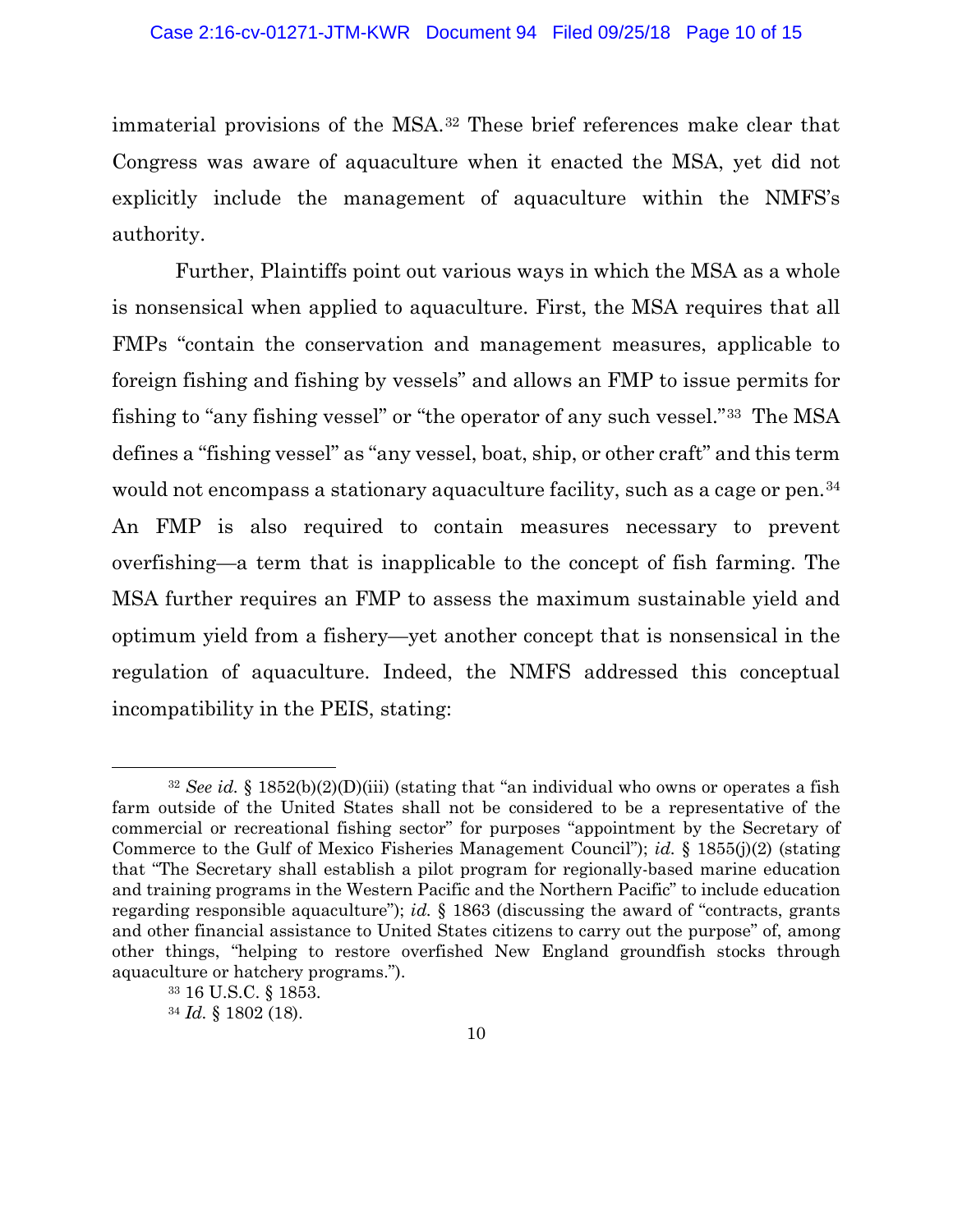The [MSA] was written in part to establish the legal framework for managing wild fisheries resources of the United States, and not explicitly written for managing at sea fish farming or aquaculture operations. Many of the principles and concepts that guide wild stock management under the [MSA] are either of little utility or not generally applicable to the management of aquaculture operations. Despite this lack of conceptual similarity, offshore aquaculture falls within the realm of activities subject to regulatory control under the [MSA] and therefore must be accommodated within the existing legal framework. Many [MSA] legal requirements do not fit well or are difficult to satisfy with respect to aquaculture, thereby making them seem less useful or even unnecessary. This is particularly true for yield targets and stock status parameters around which management of wild fisheries is based. Regardless, there are legal requirements, and until additional legal authority specifically suited for management of open ocean aquaculture is established, all such requirements must be satisfied.35

Contrary to the NMFS's position, this Court does not view the incompatibility of the requirements of the MSA with aquaculture operations as an unfortunate happenstance, but rather, as a clear indication that Congress did not intend for the MSA to grant NMFS the authority to regulate aquaculture.

The legislative history underscores this point. Plaintiffs demonstrate that throughout the legislative history of the MSA, the word "harvesting" is repeatedly used in regards to traditional fishing of wild fish.36 "A fundamental

<sup>35</sup> AR 22866.

<sup>36</sup> *See, e.g*., Staff of S. Comm. on Commerce, 94th Cong., Memorandum to the Foreign Relations Committee from the Committee on Commerce (Comm. Print 1975), *reprinted in* A LEGIS. HISTORY OF THE FISHERY CONSERVATION AND MANAGEMENT ACT OF 1976, at 624 (1976) ("The volume of fish harvested off the U.S. coast has increased dramatically from approximately 4.4 billion pounds in 1948 to 11.6 billion pounds in 1973. . . . Nearly the entire growth in U.S. fish consumption has been supplied by imports that are often harvested in U.S. coastal waters by foreign fishing fleets, processed in the home port of the foreign fishing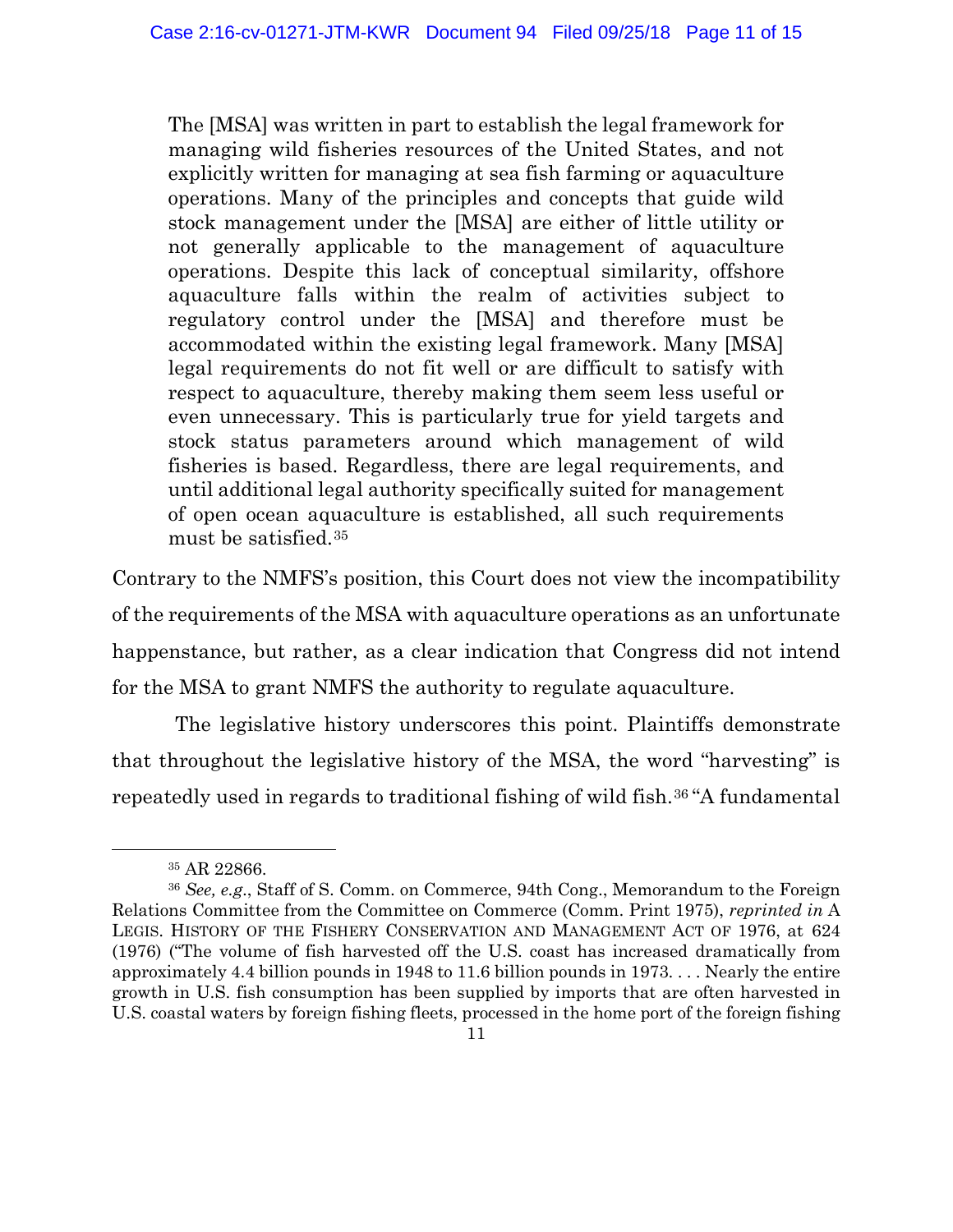canon of statutory construction is that, unless otherwise defined, words will be interpreted as taking their ordinary, contemporary, common meaning."37 Defendants do not rebut this point, but instead, point to the National Aquaculture Act (NAA), enacted in the midst of amendments to the MSA, as an indication that Congress was both aware of and supportive of aquaculture. They also cite to a proposed bill attempting to create aquaculture regulations and argue that it "implicitly recognized" that aquaculture falls under the authority of the MSA.38 While the NAA and the proposed bill may evince a national policy of promoting aquaculture, they do not indicate that Congress intended the MSA to give the NMFS authority to regulate it. And they certainly do not create an ambiguity as to the intent of the drafters of the MSA. "[E]ven when it would otherwise be useful, subsequent legislative history will rarely override a reasonable interpretation of a statute that can be gleaned

vessel, and exported for sale to the United States. . . . As a result of virtually unrestrained harvesting of U.S. coastal fishery resources, particularly by large-scale foreign fishing fleet operations, at least 14 fish species of interest to U.S. fishermen have been overfished."); Staff of S. Comm. on Commerce, 94th Cong., Report of the Committee on Commerce to accompany S. 961 (Comm. Print 1975), *reprinted in* A LEGIS. HISTORY OF THE FISHERY CONSERVATION AND MANAGEMENT ACT OF 1976, at 667 ("World fleets now harvest, according to the most reliable figures, 70 million metric tons of fish."); 122 Cong. Rec. at 260 ("[T]he need for this legislation grows as the reckless harvesting of our valuable fishery resources continues unabated off our Nation's coastline."); Doc. 80-2, p. 26–27 and passages quoted therein.

<sup>37</sup> Perrin v. United States, 444 U.S. 37, 42 (1979).

<sup>38</sup> National Offshore Aquaculture Act of 2007, S. 1609 (110th Cong., 1st Session) (suggesting a provision stating that, "Notwithstanding the definition of the term ''fishing'' in section 3(16) of the Magnuson-Stevens Fishery Conservation and Management Act (16 U.S.C. 1802(16)), the conduct of offshore aquaculture in accordance with permits issued under this Act shall not be considered "fishing" for purposes of that Act. The Secretary shall ensure, to the extent practicable, that offshore aquaculture does not interfere with conservation and management measures promulgated under the Magnuson-Stevens Fishery Conservation and Management Act.").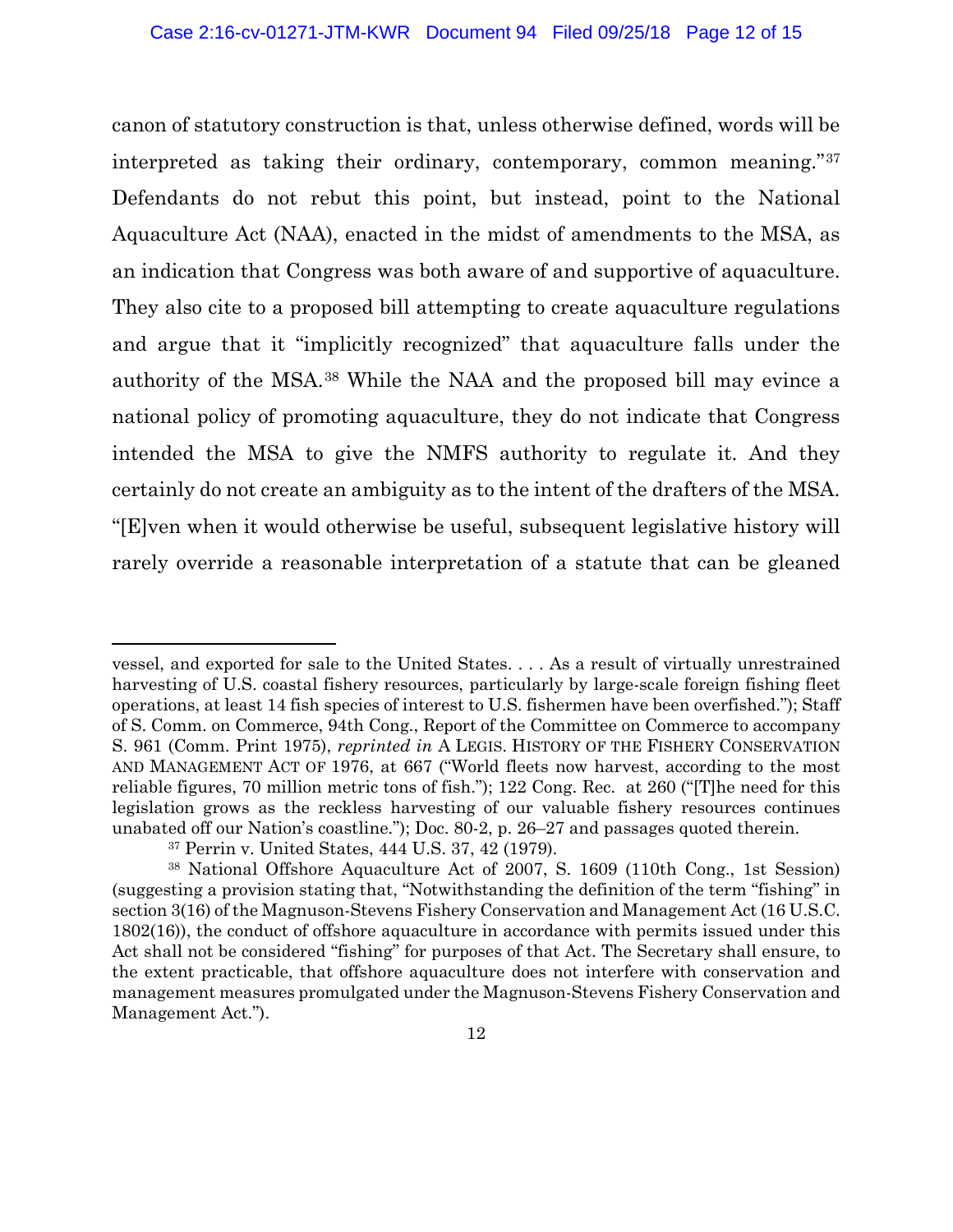from its language and legislative history prior to its enactment."39 Indeed, "the views of a subsequent Congress form a hazardous basis for inferring the intent of an earlier one."40 "The legislative history of a statute is the history of its consideration and enactment."41 Here, that history shows an intent to read "harvesting" as the catching of wild fish.

Finally, this Court finds Defendants' reliance on the reasoning of the court in *Kahea v. NMFS* unavailing.<sup>42</sup> In *Kahea*, the plaintiffs sought to invalidate a one-year fishing permit issued by the NMFS to Kona Blue Water Farms, Inc. ("Kona Blue") to "stock, culture and harvest" almaco jack fish in a mesh cage that was continuously towed behind a vessel.43 The fish were cultured in a land-based hatchery and then grown within the towed, mesh cage.44 Plaintiffs argued that the NMFS lacked the authority to issue the permit under the MSA because Kona Blue was engaged in aquaculture.45 The District Court of Hawaii held that the NMFS's interpretation of "harvesting" to include the Kona Blue project was reasonable.<sup>46</sup> In so holding, the court gave short shrift to step one of *Chevron*.47 Even so, the issue before the court—a

<sup>39</sup> Consumer Prod. Safety Comm'n v. GTE Sylvania, Inc., 447 U.S. 102, 118 (1980).

<sup>40</sup> *Id.* at 117.

<sup>41</sup> Sullivan v. Finkelstein, 496 U.S. 617 (1990) (J. Scalia, concurring).

<sup>42</sup> KAHEA v. Nat'l Marine Fisheries Serv., No. 11-00474 SOM, 2012 WL 1537442 (D. Haw. Apr. 27, 2012), aff'd in part, rev'd in part and remanded sub nom. Kahea, Food & Water Watch, Inc. v. Nat'l Marine Fisheries Serv., 544 F. App'x 675 (9th Cir. 2013).

<sup>43</sup> *Id.* at \*1.

<sup>44</sup> *Id.* at \*2.

<sup>45</sup> *Id.*

<sup>46</sup> *Id.* at \*9.

<sup>47</sup> *Id.* ("Defendants' interpretation of the word 'harvesting' was not irrational or contrary to plain meaning. The MSA does not define 'harvesting,' nor is there a regulation defining the term. The court is unaware of any legislative history discussing the definition of 'fishing' or the meaning of 'harvesting' in the MSA.").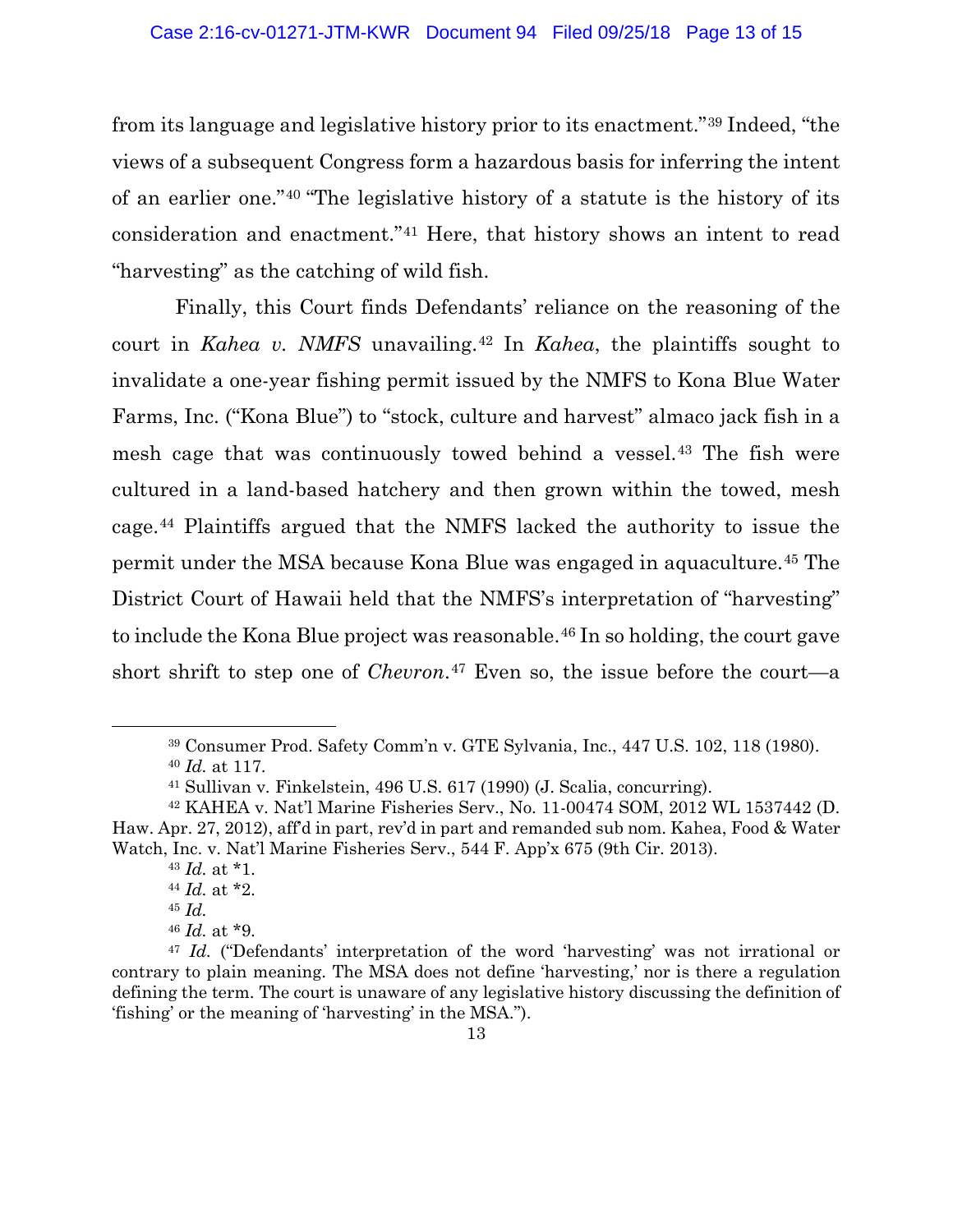single permit for a non-stationary vessel—is easily distinguished from the issue before this Court—an entirely new regulatory scheme permitting aquaculture facilities throughout the Gulf. Further, the court in *Kahea* expressly held that the permit issued to Kona Blue "did not create a rule that aquaculture is 'fishing.'"48 Accordingly, the court's reasoning in *Kahea* is not binding, applicable, or persuasive.

In analyzing the plain text, statutory scheme, and legislative history of the MSA, this Court finds that the term "harvesting" was intended to refer to the traditional fishing of wild fish. There is nothing in the MSA or its legislative history to suggest that Congress might have intended that the term be defined to include the farming of fish. Ambiguity "is a creature not of definitional possibilities but of statutory context."49 There is no ambiguity in the term "harvesting" such that the NMFS was authorized to fill a gap therein. The NMFS's interpretation of "harvesting" relies "too narrowly on a purely semantic construction of one isolated provision and wrongly presupposes that the provision is inherently ambiguous."50

It is often said that "Congress does not 'hide elephants in mouseholes," and this Court cannot imagine a more fitting example.51 Had Congress intended to give the NMFS the authority to create an entirely new regulatory permitting scheme for aquaculture operations, it would have said more than "harvesting." The MSA is a conservation statute, aimed at the conservation

<sup>48</sup> *Id.* at \*11.

<sup>49</sup> Chamber of Commerce of United States of Am. v. United States Dep't of Labor, 885 F.3d 360, 369 (5th Cir. 2018), judgment entered sub nom. Chamber of Commerce of Am. v. United States Dep't of Labor, No. 17-10238, 2018 WL 3301737 (5th Cir. June 21, 2018). <sup>50</sup> *Id.*

<sup>51</sup> *Id.* at 376.